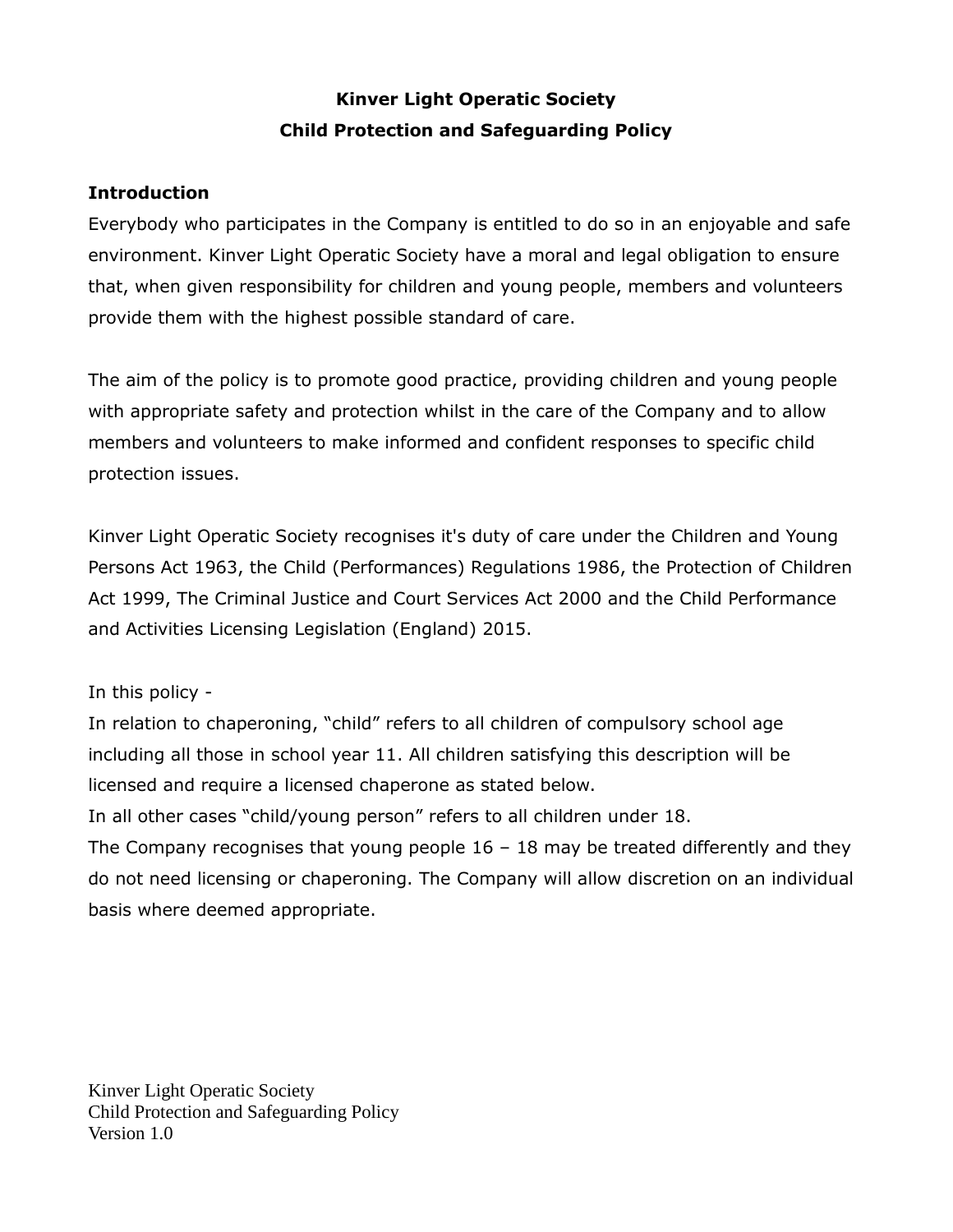# **Policy Statement**

Kinver Light Operatic Society is committed to the following:

- The welfare of the children and young people.
- All children and young people, whatever their age, culture, ability, gender, language, racial origin, religious belief and or sexual identity should be able to participate in Kinver Light Operatic Society in a fun and safe environment.
- Taking all reasonable steps to protect children and young people from harm, discrimination and degrading treatment and to respect their rights, wishes and feelings.
- All suspicions and allegations of poor practice or abuse will be taken seriously and responded to swiftly and appropriately.
- A member of Kinver Light Operatic Society will be named as Child Protection Officer and they will receive training on the appropriate guidance in good practice and child protection procedures.
- Working in partnership with parents and children is essential for the protection of children.
- Committee members will check to ensure that there is an appropriate adult to work with children at all times.

# **Monitor and Review of Policy and Procedures**

The implementation of procedures should be regularly monitored and reviewed. The Child Protection Officer should regularly report to the committee with any issues or changes and new versions should be available to all parents and members.

# **Child Protection Officer**

Kinver Light Operatic Society has a dedicated Child Protection Officer who is in charge of ensuring that the child protection policy and procedures are adhered to. That person is Philippa Hickinbottom and she can be contacted on 07429 095987.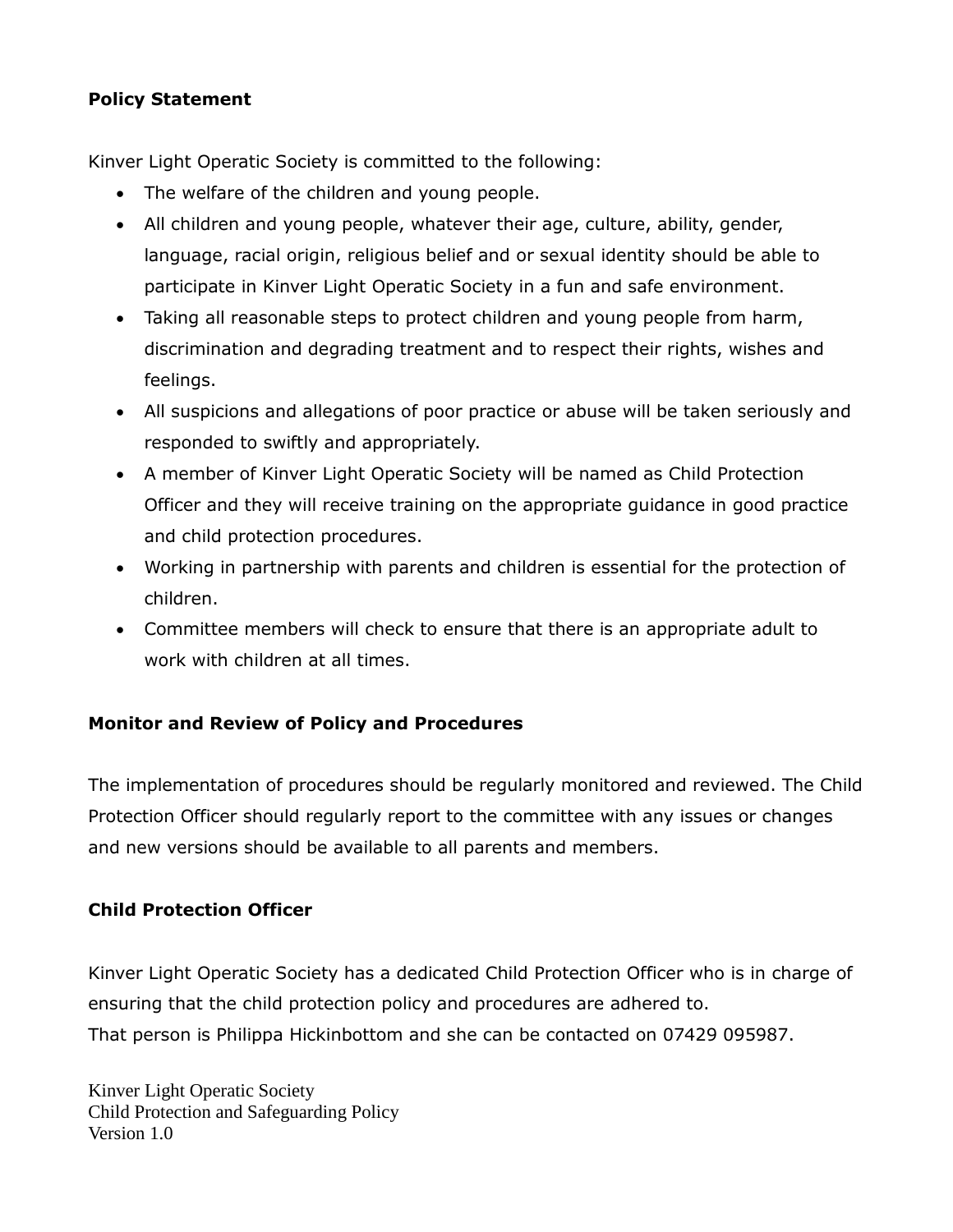# **Responsibilities of Kinver Light Operatic Society**

At the outset of any production involving children or young people, the Company will:

- Undertake a risk assessment and monitor risk throughout the production process.
- Identify at the outset the person with designated responsibility for child protection.
- Engage in effective recruitment of chaperones and other individuals with responsibility for children, including appropriate vetting.
- Ensure that children are supervised at all times.
- Know how to get in touch with the local authority social services, in case it needs to report a concern.

# **Responsibilities of Parents**

- The Company believes it to be important that there is a partnership between parents and the Company. Parents are encouraged to be involved in the activities of the Company and share responsibility for the care of the children and young persons.
- All parents will be given a copy of the Child Protection and Safeguarding Policy.
- All parents have the responsibility to collect (or arrange collection of) their children after rehearsals or performances and to sign their children in and out when required. It is NOT the responsibility of the Company to take children home.

# **Unsupervised Contact**

- Kinver Light Operatic Society will attempt to ensure that no adult has unsupervised contact with children.
- There will always be 2 adults in the room when working with children.
- If unsupervised contact is unavoidable, steps will be taken to minimize risk. For example work will be carried out in a public area or in a designated room with the door open.
- If it is predicted that an individual is likely to require unsupervised contact with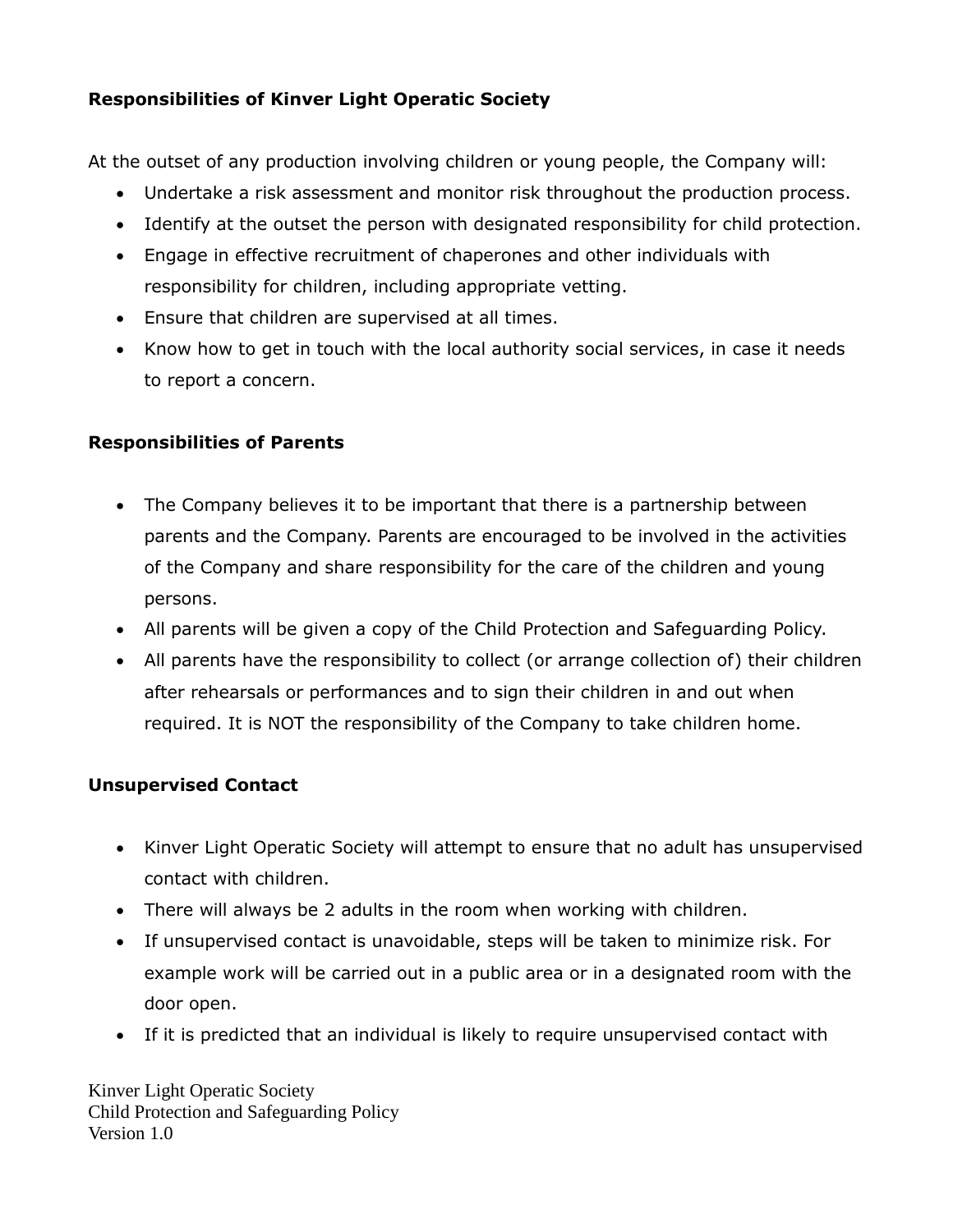children, he or she may be required to obtain a criminal record disclosure at the discretion of the child protection officer.

# **Physical Contact**

- Adults will only touch children when it is absolutely necessary in relation to the particular activity or performance.
- Adults will seek the consent of the child prior to any physical contact and the purpose of the contact shall be made clear.

# **Managing Sensitive Information**

• Kinver Light Operatic Society requests parental consent for the taking, using and storage of photographs or images of the children, for promotional purposes.

The Company's web-based materials and activities will be carefully monitored for inappropriate use.

• Kinver Light Operatic Society will ensure confidentiality in order to protect the rights of it's members, including the safe handling, storage and disposal of sensitive information.

# **Suspicion of Abuse**

- If you see or suspect abuse of a child while in the care of Kinver Light Operatic Society, please make this known to the person with responsibility for child protection. If you suspect that the person with responsibility for child protection is the source of the problem, you should make your concerns known to the Chairperson.
- Please make a note for your own records of what you witnessed as well as your response, in case there is follow-up in which you are involved.
- If a serious allegation is made against any member of Kinver Light Operatic Society, chaperone, venue staff etc., that individual will be suspended immediately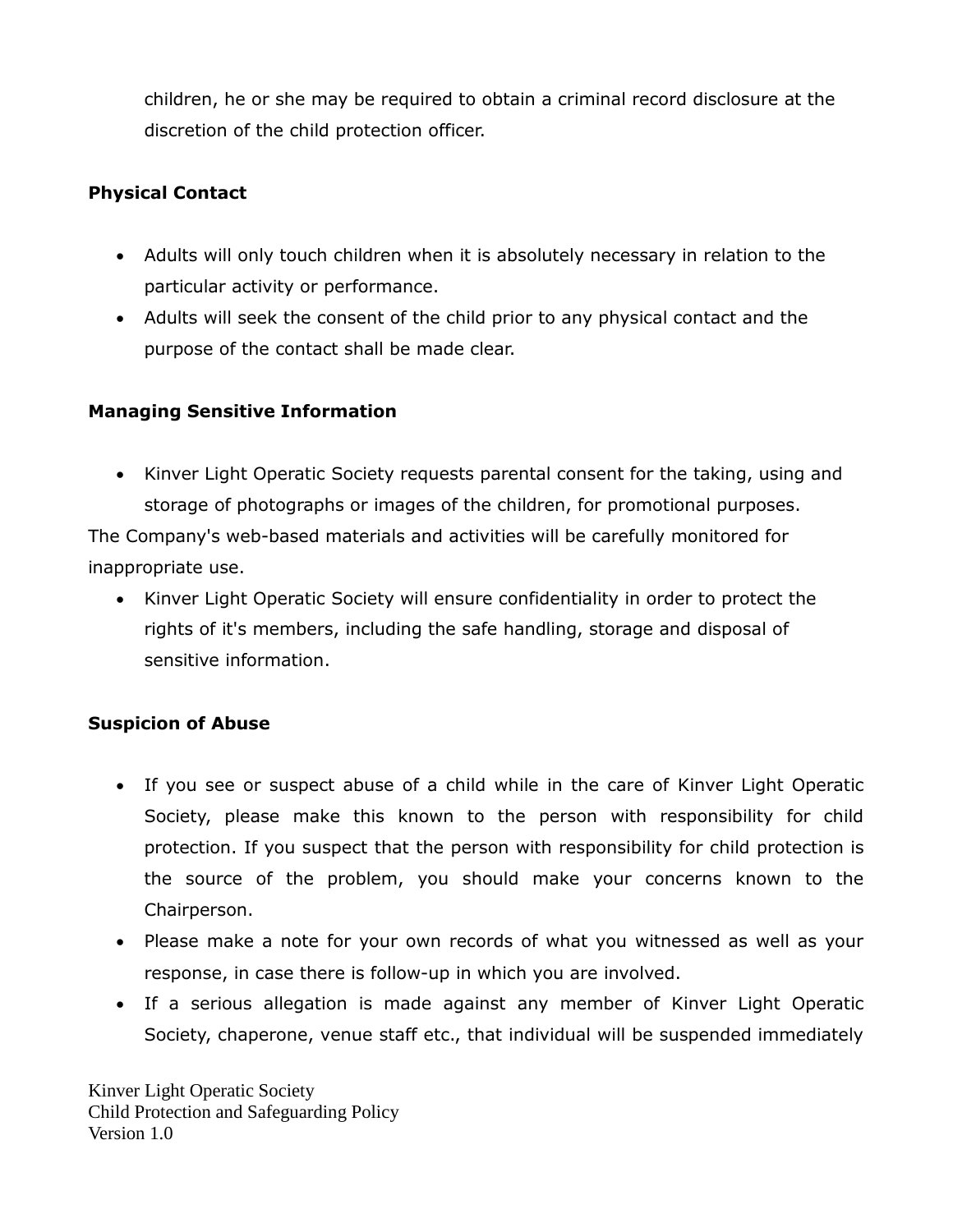until the investigation is concluded. The individual will be excluded from the theatre, rehearsal rooms etc. and will not have any unsupervised contact with any other children in the production.

#### **Disclosure of abuse**

If a child confides in you that abuse has taken place:

- Remain calm and in control but do not delay taking action.
- Listen carefully to what has been said. Allow the child to tell you at their own pace and ask questions only for clarification. Don't ask questions that suggest a particular answer.
- Don't promise to keep it a secret. Use the first opportunity you have to share the information with the person with responsibility for child protection. Make it clear to the child that you will need to share this information with others. Make it clear that you will only tell the people who need to know and who should be able to help.
- Reassure the child that 'they did the right thing' in telling someone.
- Tell the child what you are going to do next.
- Speak immediately to the person with responsibility for child protection. It is that person's responsibility to liaise with the relevant authorities, usually social services or the police.
- As soon as possible after the disclosing conversation, make a note of what was said, using the child's own words. Note the date, time, any names that were involved or mentioned, and who you gave the information to. Make sure you sign and date your record.

#### **Recording**

• In all situations, including those in which the cause of concern arises from a disclosure made in confidence, the details of an allegation or reported incident will be recorded, regardless of whether or not the concerns have been shared with a statutory child protection agency.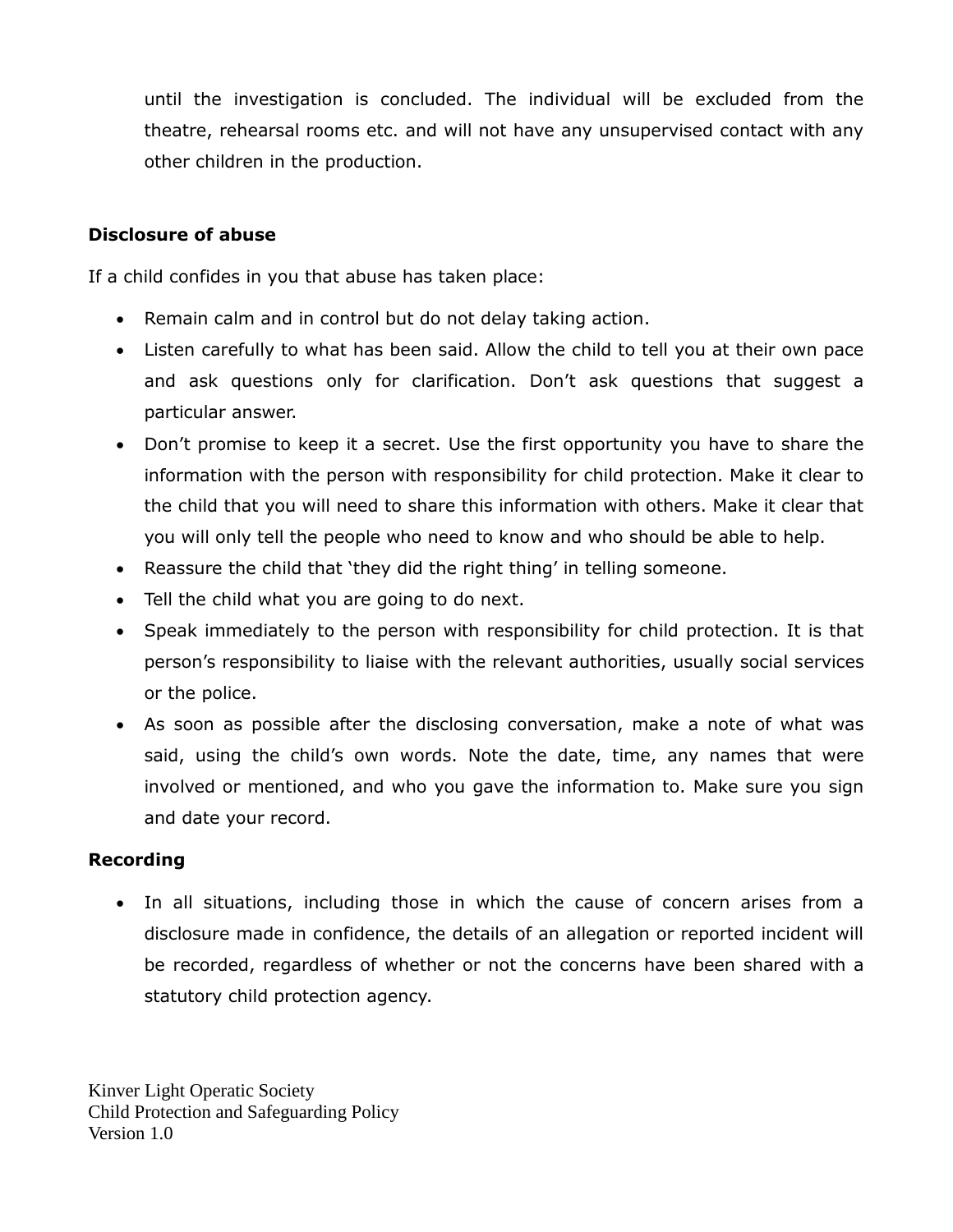- An accurate note shall be made of the date and time of the incident or disclosure, the parties involved, what was said or done and by whom, any action taken to investigate the matter, any further action taken eg. suspension of an individual, where relevant the reasons why the matter was not referred to a statutory agency, and the name of the persons reporting and to whom it was reported.
- The record will be stored securely by the child protection officer and shared only with those who need to know about the incident or allegation.

# **Rights & Confidentiality**

- If a complaint is made against a member of, he or she will be made aware of his rights under the Company's disciplinary procedures.
- No matter how you may feel about the accusation, both the alleged abuser and the child who is thought to have been abused have the right to confidentiality under the Data Protection Act 1998. Remember also that any possible criminal investigation could be compromised through inappropriate information being released.
- In criminal law the Crown, or other prosecuting authority, has to prove guilt and the defendant is presumed innocent until proven guilty.

#### **Accidents**

- To avoid accidents, chaperones and children will be advised of "house rules" regarding health and safety and will be notified of areas that are out of bounds. Children will be advised of the clothing and footwear appropriate to the work that will be undertaken.
- If a child is injured while in the care of Kinver Light Operatic Society, a designated first-aider will administer first aid and the injury will be recorded in the Company's accident book.
- This record will be countersigned by the person with responsibility for child protection.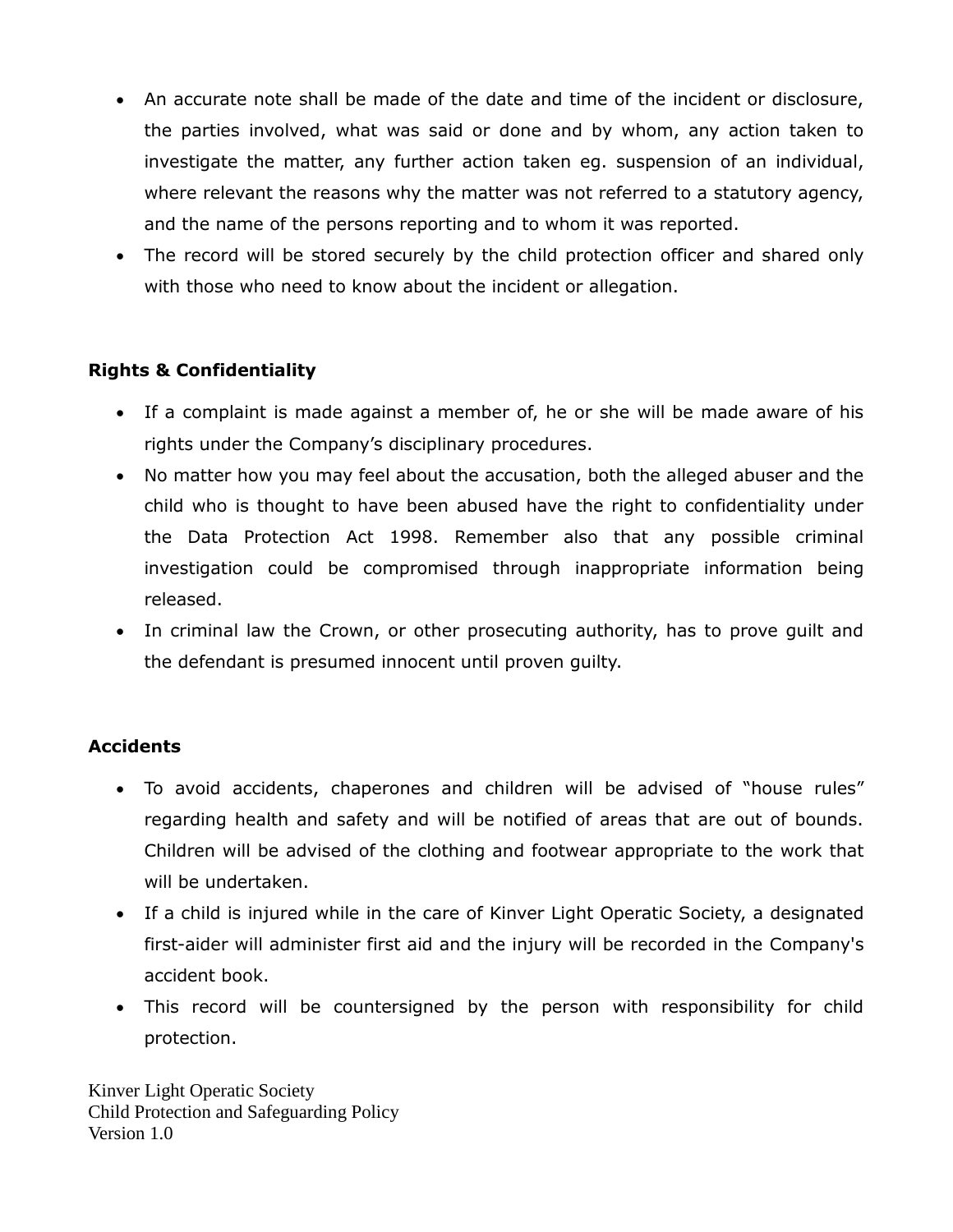• If a child joins the production with an obvious physical injury a record of this will be made in the accident book. This record will be countersigned by the person with responsibility for child protection.

### **Criminal Record Disclosures**

- If Kinver Light Operatic Society believes it is in its best interests to obtain criminal record disclosures for chaperones or other personnel, it will inform the individual of the necessary procedures and the level of disclosure required.
- Kinver Light Operatic Society will ensure that information contained in the disclosure is not misused.

### **Chaperones**

- Chaperones will be appointed by Kinver Light Operatic Society for the care of children during the production process. By law the chaperone is acting in loco parentis and should exercise the care which a good parent might be reasonably expected to give to a child. The maximum number of children in the chaperone's care shall not exceed 12.
- Potential chaperones will be required to attend the relevant training required by Staffordshire County Council and go though all the necessary checks required by the council to be issued with an official chaperone licence.
- Chaperones will be made aware of Company's Child Protection and Safeguarding Policy.
- Chaperones will not usually have unsupervised access to children in their care.
- If unsupervised access is unavoidable, or if this is a requirement of the local authority, a criminal record disclosure will be sought.
- Where chaperones are not satisfied with the conditions for the children, they should bring this to the attention of the producer. If changes cannot be made satisfactorily, the chaperone should consider not allowing the child to continue.
- If a chaperone considers that a child is unwell or too tired to continue, the chaperone must inform the producer and not allow the child to continue.